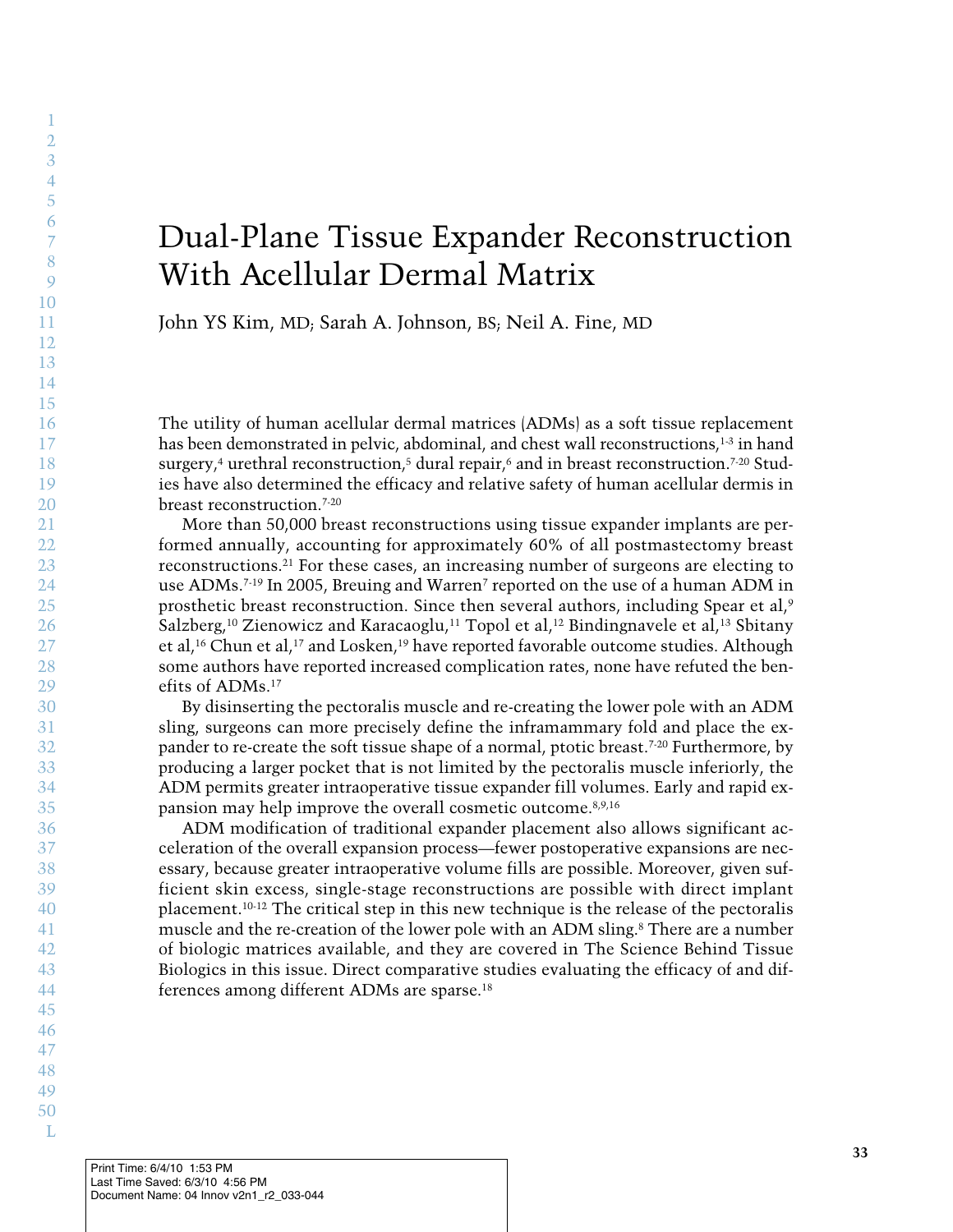## **PATIENT SELECTION**

Patients who select reconstruction with a tissue expander should be informed of the possible use of a dual plane technique with ADM. A basic knowledge of the screening and sterilization processes used for the chosen ADM helps patients understand the nature of the material being used. Typically, patients with medium or large breasts benefit the most from intraoperative expansion, because excess skin can be used more aggressively when the pectoralis muscle is released. However, the final decision to use an ADM may depend on intraoperative factors: reasonably robust, vascularized mastectomy flaps are needed to avoid flap necrosis. If there is a possibility of radiation treatment postoperatively, patients can elect to have delayed autogenous reconstruction with a DIEP or TRAM flap. Controversy exists about the role of using a dual plane with an ADM in patients who will receive radiation therapy, because radiation therapy increases the complication rate.<sup>20,22</sup> However, in some patients this technique can achieve satisfactory results that may be difficult to achieve with a tissue expander alone. Ideal candidates include those receiving bilateral reconstructions, women receiving unilateral reconstructions who have small to moderate-sized breasts, and those who either have or desire contralateral augmentation. The ability to create a more natural ptosis with this approach has broadened the indications for expander/ implant breast reconstruction.

## **TECHNIQUE**

The inframammary fold is marked, and a modified skin-sparing periareolar incision is made. A key element to the mastectomy incision is limiting the vertical component of the defect. A vertically smaller incision preserves more skin, which allows more intraoperative fill.

By directing more of the incision in an oblique to horizontal direction, the surgeon can gain access to all quadrants of the breast (and the same surface area of exposure), while minimizing the vertical skin defect and maximizing the excess skin available for expansion. <sup>23</sup> For nipple-sparing mastectomies, lateral incisions are made that avoid the areolar border (Fig. 1). The perioareolar approach leads to a higher rate of nipple necrosis and should be avoided. An inframammary incision has the benefit of being cosmetically inconspicuous, but it can create exposure problems when performing mastectomies on patients with larger breasts.<sup>24</sup>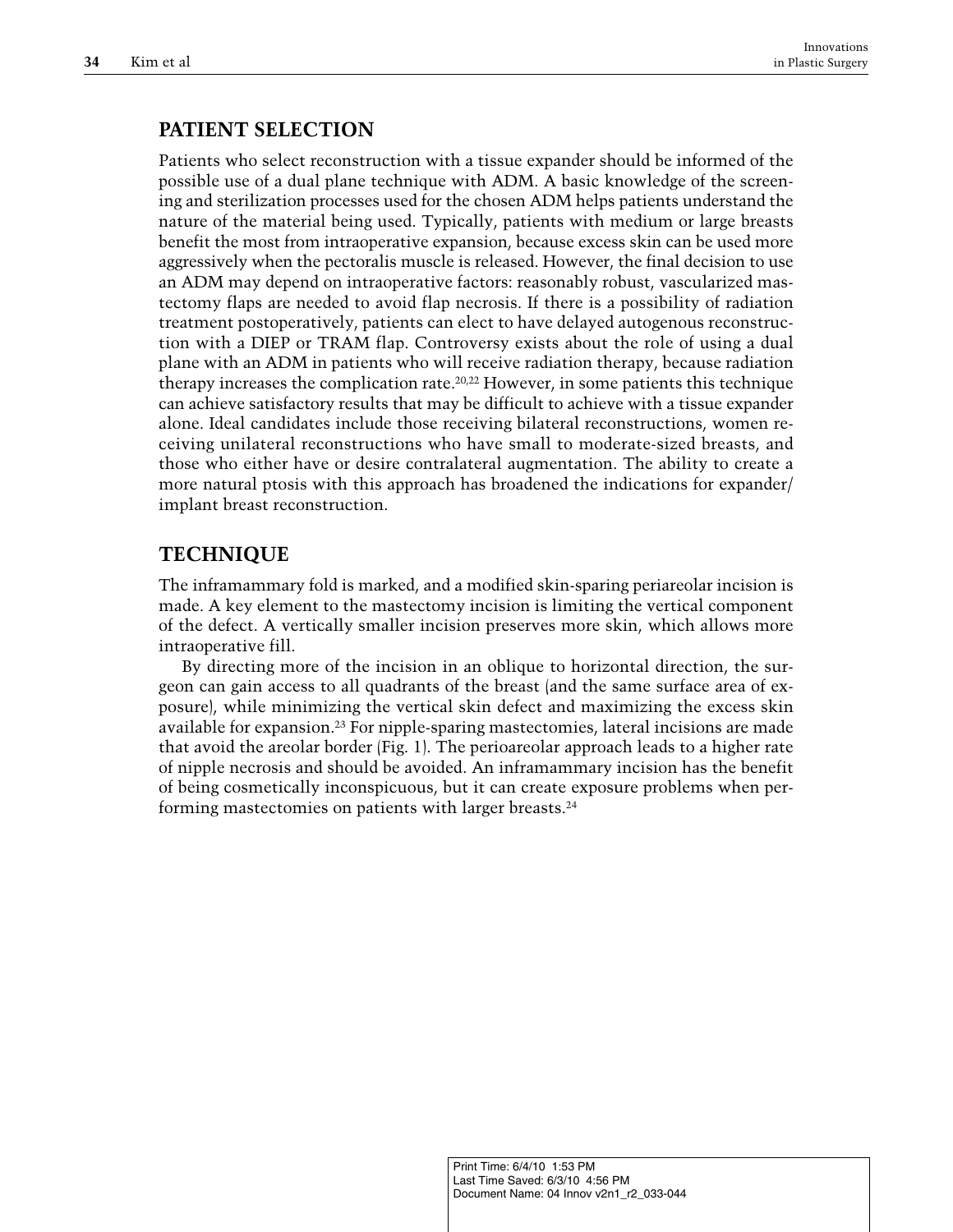Once the skin excess and flap thickness are assessed and the surgeon decides to use the dual plane approach with an ADM, the ADM may be prepared. If it is prehydrated, the ADM can be rinsed in antibiotic solution; if it is freeze-dried, then the hydration sequence can be initiated. The pectoralis muscle is disinserted, and a 6 by 16 cm, thick piece of ADM is secured to the anatomic lower pole defect using 2-0 Vicryl® suture (Ethicon, Somerville, NJ) (Fig. 2).



**FIG. 1** This 33-year-old woman with BRCA-1 mutations underwent bilateral breast reconstruction with ADM following a nipple-sparing mastectomy with a lateral incision. **A,** Preoperative. **B,** Postoperative results at 11 months.



**FIG. 2 A,** The lower border of pectoralis major is disinserted with Bovie electrocautery. **B,** Intraoperative placement of prehydrated human ADM. Inferiorly, the ADM is secured to the chest wall to re-create the inframammary fold.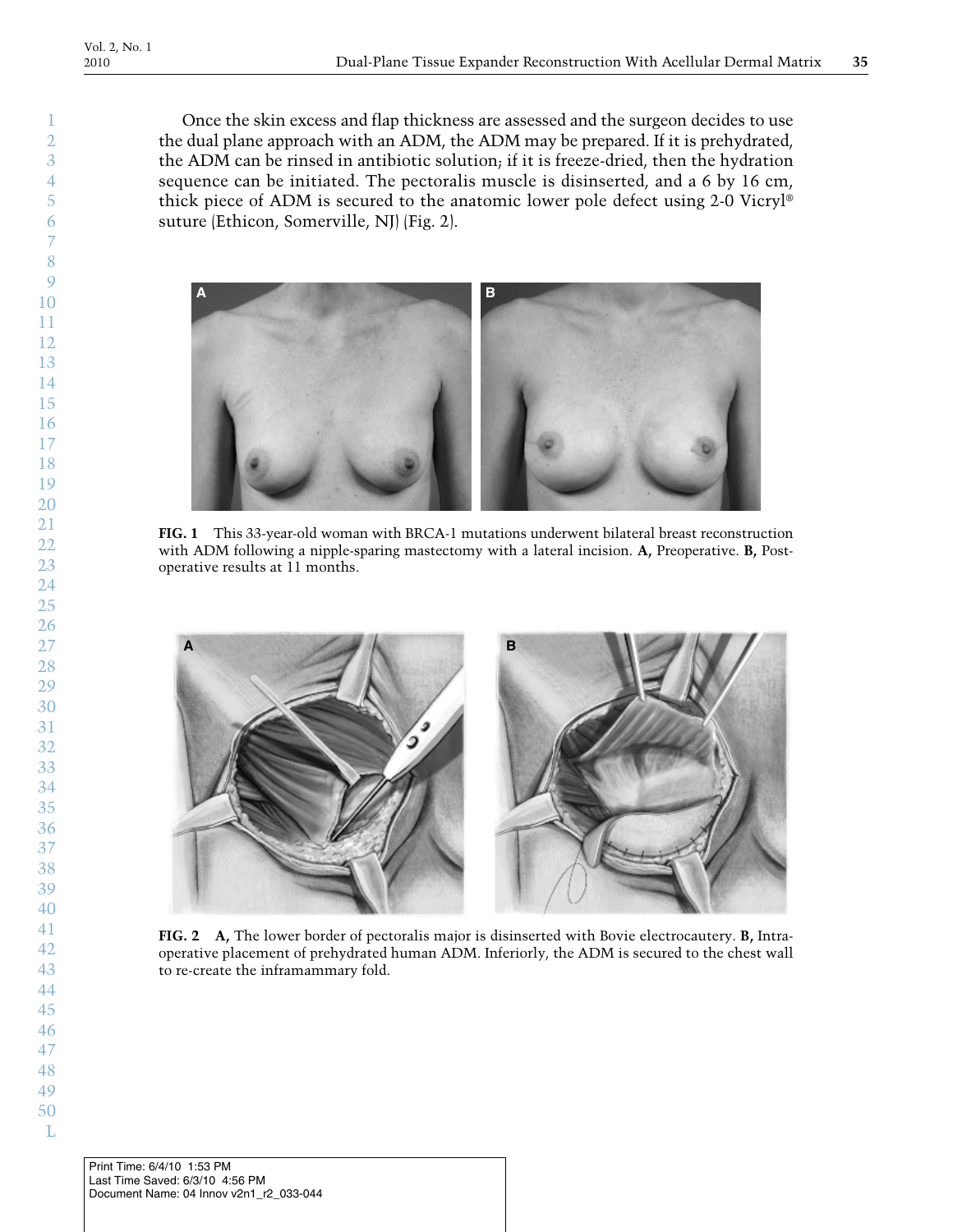If the graft material has revascularization polarity, then care must be taken that the dermal side is in contact with the mastectomy skin flap to improve incorporation (the epidermal surface has relatively poor porosity compared with the dermal surface) (Fig. 3). Our preferred technique for attaching the ADM is to suture the lateral aspect to the serratus fascia. Concomitantly, the superolateral aspect of the expander is secured by shifting the lateral border of the pectoralis muscle to the serratus muscle. Careful suturing of the ADM to the fascia and muscle is critical, because folds or inversions can create granulomas. 25

A tissue expander is placed in the submuscular and subgraft space (Fig. 4, *A*). Once the muscle and graft interface is secured, two 7 mm Clot Stop® drains (Axiom, Torrance, CA) are placed in the inferior space between the mastectomy flap and the graft and in the axillary and superior subcutaneous planes (Fig. 4, *B*; Fig. 5). The pocket and the implants are rinsed with antibiotic irrigation during the procedure. After complete muscle and graft coverage of the expander has been accomplished, the expander is judiciously inflated to the point where it takes up all skin excess but does not create tension on the skin closure. Postoperatively the drains remain in place until the output is less than 30 ml in 24 hours, which is typically after 7 to 10 days. If drainage of more than 30 ml in 24 hours persists beyond 21 days, the drain is removed because of the infection risk along the drain track. Routine perioperative antibiotic prophylaxis is given.

Serial expansion of the tissue expander is initiated after the incision has healed typically at 2 to 3 weeks. The intervals between and the volumes of the expansions are determined per patient. After adjuvant therapy and tissue expansion are completed, second-stage reconstruction is performed to exchange the tissue expander for an implant, and procedures for contralateral symmetry are performed at the time if they were not performed initially.



**FIG. 3** Electron microscopic images of a prehydrated ADM graft. **A,** The dermal side is porous and promotes incorporation and vascularization. **B,** The epidermal side is less porous and presumably less able to revascularize.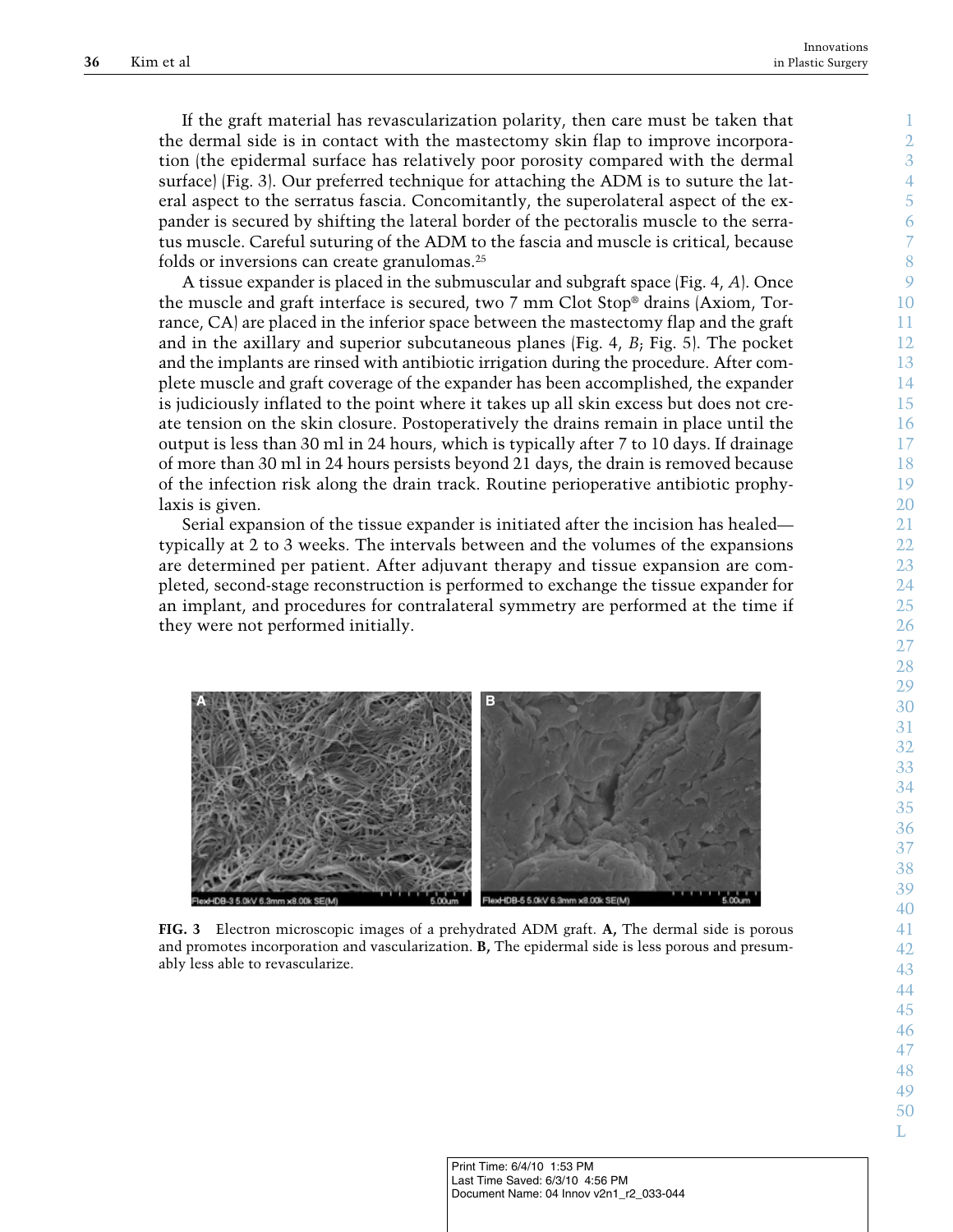

**FIG. 4 A,** Laterally, the prehydrated human ADM is secured directly to the serratus muscle to create the lateral portion of the mammary fold. The pectoralis major muscle is secured inferiorly to the ADM and laterally to the serratus muscle to provide complete coverage of the expander or implant. **B,** The tissue expander is placed in the submuscular and subgraft plane, and the opposing muscle and graft are secured with suture. A drain is placed in the space between the graft and the mastectomy flaps. Another drain (not shown) is placed in the axillary and superior subcutaneous plane.



**FIG. 5** Expander beneath the muscle and dermal matrix graft.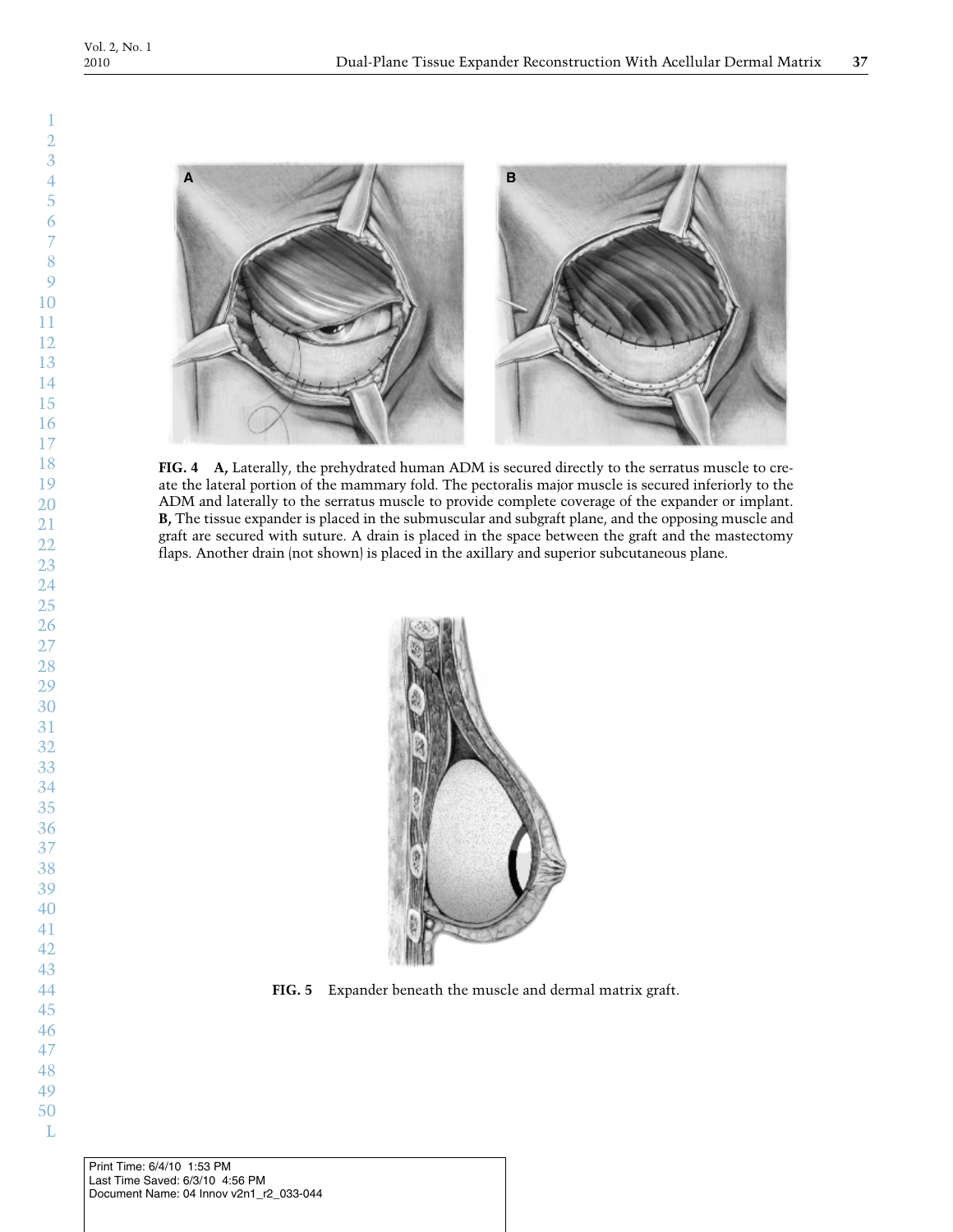## **OUTCOMES**

We recently reviewed 170 reconstructions using the dual-plane technique with a tissue expander and an ADM, and we analyzed results from 121 completed reconstructions (after the second stage). The mean age of patients at the time of the first stage of reconstruction was 50.2 years (range 26-81 years). Forty-seven patients (56%) received unilateral reconstruction, and 37 (44%) received bilateral reconstruction. Therapeutic mastectomies were performed on 90 breasts (74.4%). Prophylactic mastectomies were performed on 31 breasts (25.6%). Nipple-sparing mastectomies were performed on 10 breasts (8.3%). Neoadjuvant radiation therapy was performed on 3 breasts (2.5%), and adjuvant radiation therapy was performed on 23 breasts (19%) between the first- and second-stage reconstructive procedures. Forty-nine patients (58.3%) received chemotherapy. Mean follow-up time after the second-stage expanderimplant exchange was 44 weeks (SD 26.5). Mean initial intraoperative tissue expander fill volume was 256.6 ml (SD 133), resulting in a mean intraoperative fill percentage of 60% final volume. The mean number of expansions was 3.2 for all patients. Twentyfour patients (28.5%) in the unilateral cohort also underwent a procedure on the contralateral breast for symmetry.

Overall, complications occurred in 20 breasts (16.5%) (Table 1). There were 9 soft tissue infections (7.4%), 8 partial mastectomy flap necroses (6.6%), 2 seromas (1.7%), 8 implant exposures (6.6%), and no hematomas. Eleven expanders (9.1%) ultimately required removal. Five of these patients received a salvage procedure using a pedicled latissimus dorsi flap.

Although the patients who received radiation therapy demonstrated a trend toward more complications, this trend did not reach statistical significance (see Table 1). The overall incidence of complications after radiation therapy was 30.8%, compared with 13.7% when radiation therapy was not provided  $(p = 0.0749)$ . When considering complications individually, radiation therapy did not significantly increase the incidence of seromas  $(0.0\%$  versus  $2.1\%$ ,  $p = 0.999$  or soft tissue infection  $(11.5\%$  versus  $6.3\%, p = 0.402$ , however, there was a trend toward more mastectomy flap necrosis (15.4% versus 5.2%,  $p = 0.098$ ) and wound dehiscence and implant exposure  $(15.3\% \text{ versus } 4.2\%, p = 0.064)$ .

|                              | <b>No Radiation Therapy</b><br>$n = 95$ | <b>Radiation Therapy</b><br>$n = 26$ | Total<br>$n = 121$ | <i>p</i> Value |
|------------------------------|-----------------------------------------|--------------------------------------|--------------------|----------------|
| <b>Overall Complications</b> | 13.7%                                   | $30.7\%$                             | $16.5\%$           | 0.0749         |
| Soft Tissue Infection        | $6.3\%$                                 | $11.5\%$                             | 7.4%               | 0.402          |
| Flap Necrosis                | 5.3%                                    | 15.4%                                | $6.6\%$            | 0.098          |
| Seroma                       | $2.1\%$                                 | $0.0\%$                              | $1.7\%$            | 0.999          |
| Exposure                     | $4.2\%$                                 | 15.4%                                | $6.6\%$            | 0.064          |
| Explantation                 | 8.4%                                    | $7.7\%$                              | $9.1\%$            | 0.6790         |

**TABLE 1** Complication Rates in 121 Consecutive Prosthetic Breast Reconstructions With Prehydrated Human ADM, According to Radiation Therapy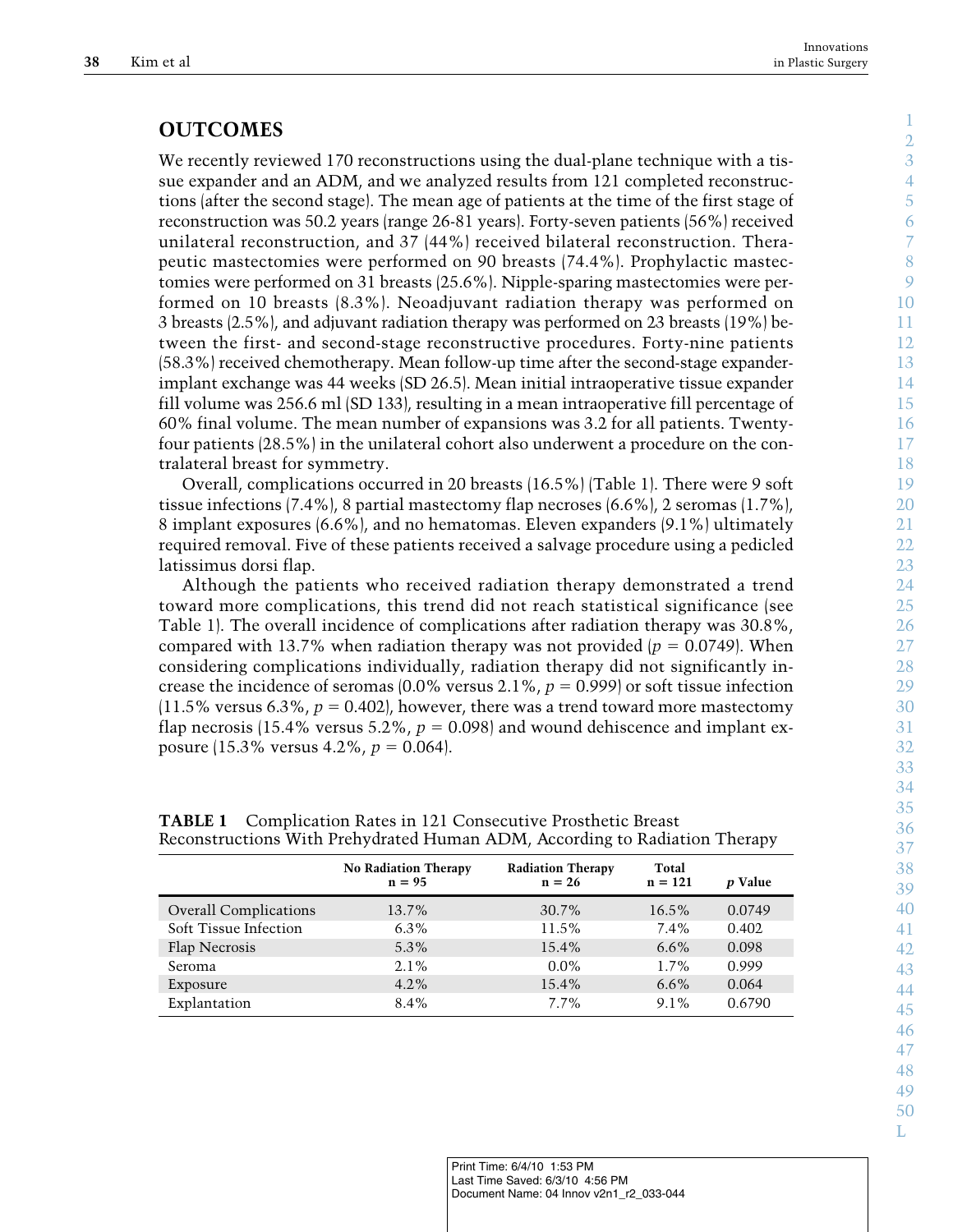Histologic analysis of tissue samples obtained during second-stage reconstruction revealed evidence of robust revascularization and incorporation of the ADM into native soft tissues. Clear differences in collagen staining density were apparent between the ADM and surrounding soft tissues (presumably from the collagen of a forming capsule). No foreign body giant cell reactions were noted (Fig. 6). Neovascularization was confirmed by immunohistologic staining against CD31 and CD34 endothelial cell markers (Fig. 7).



**FIG. 6** Incorporation of prehydrated human ADM. A histologic specimen, shown here with hematoxylin and eosin, was taken 3 months after placement during second-stage expander-toimplant exchange. A, At  $10\times$  magnification a clear distinction in collagen staining density is apparent between the prehydrated human ADM and native soft tissue. **B**, At  $40\times$  magnification, the ADM is visibly populated with fibroblasts, indicating integration of the ADM into soft tissues. Also, red blood cells are apparent in blood vessels *(arrows)* within the ADM, indicating neovascularization. There is no evidence of a giant cell reaction that would signify rejection.



**FIG. 7** Endothelial cell-specific immunohistochemistry of prehydrated human ADM. The specimen was taken 3 months after ADM placement during second-stage expander-to-implant exchange. It is shown at  $60 \times$  magnification after immunohistochemical labeling to endothelial cell CD31 markers. Several blood vessel lumens are apparent *(arrows).*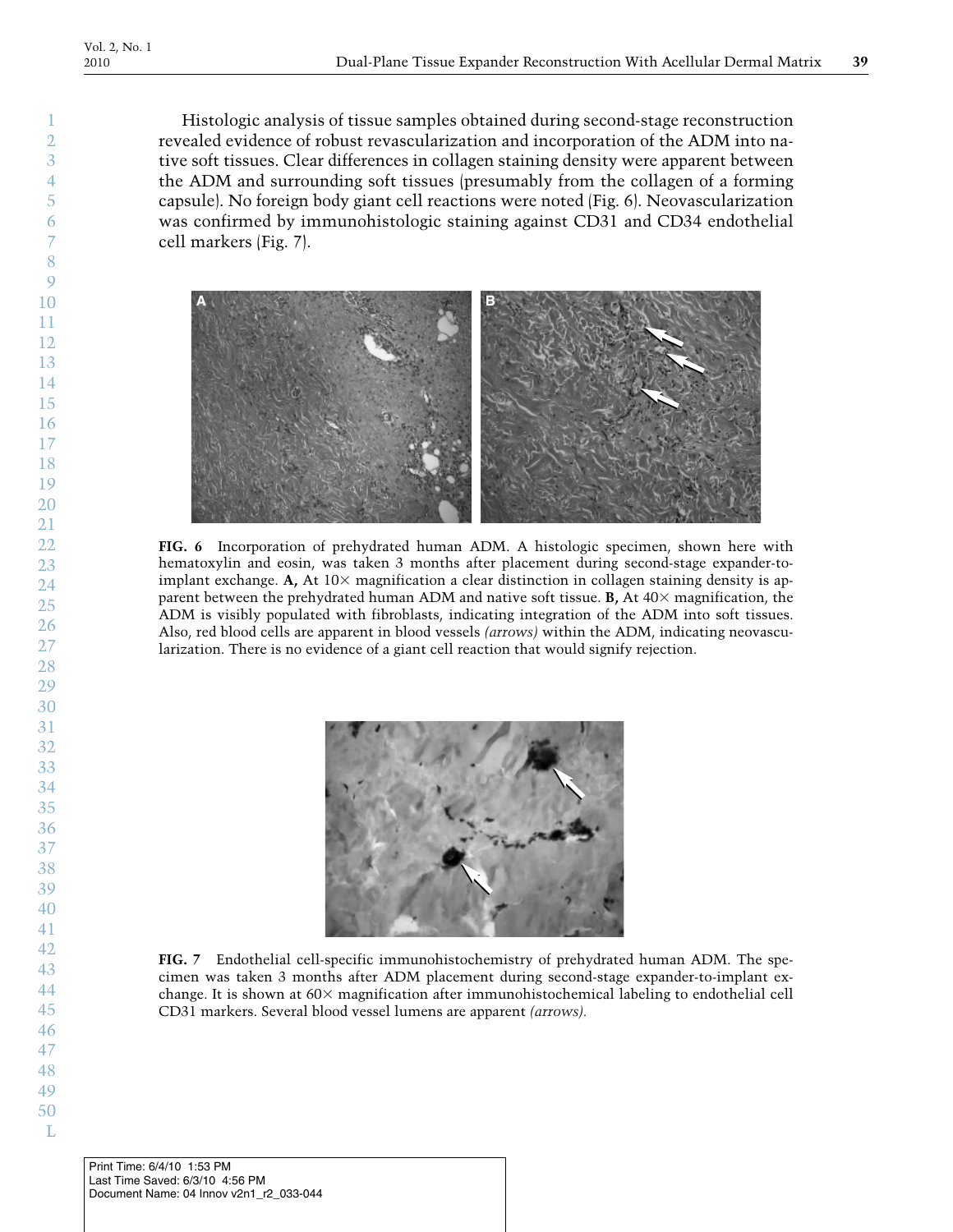We feel that the dual plane approach using an ADM yields results that are cosmetically superior and more predictable than traditional expander techniques that use complete submuscular coverage. A recent direct comparison of 50 reconstructions with ADM against 50 traditional expander reconstructions did not reveal a statistically relevant difference in overall complication rates (18% versus 14%), although the sample size was relatively small. <sup>16</sup> A second matched-cohort study with 45 subjects showed a trend toward increased complication rates when an ADM was used (15.6% versus 6.7%,  $p = 0.18$ ).<sup>14</sup> A third comparative study separated the complications and found breast reconstruction with an ADM to be associated with more postoperative seroma (14.1% versus 2.7%,  $p = 0.0003$ ), infection (8.9% versus 2.1%,  $p = 0.032$ , and necrosis (23.4% versus 8.9%,  $p = 0.0005$ ).<sup>17</sup> Although these studies suggest possible differences, the small study sizes may hamper making any definitive conclusions. It makes sense that the enhanced cosmetic and functional outcomes may be associated with an increased incidence of flap necrosis and seroma, because fuller intraoperative expansion and an implant graft material is being used. <sup>16</sup> Larger detailed prospective studies will help clarify these potential differences.

With respect to outcome differences among the various ADMs, few studies have been done that directly compare the different constructs. The overall complication rates for human-derived ADMs range from 3.2% to 18%. 9,10,16,19,20 There are certainly differences among the ADMs in processing and sterilization, and potential alterations in collagen and protein structure, that could affect the revascularization and recellularization process.

#### **COMPLICATIONS**

The use of ADMs in our series has an acceptable complication rate of 16.5%, which is within the range of other reported studies with human ADM products. Few authors have argued against the overall safety of reconstruction with an ADM, <sup>17</sup> and most studies have reported improved aesthetic outcomes with acceptable complication rates that are not statistically different from traditional subpectoral or dual-plane prosthetic breast reconstruction. 7-13,15,18-20

There is an important difference between expander infections and noninfectious erythema of a breast reconstruction with an ADM, which is known as *red breast syndrome.* True infection always needs to be ruled out, but red breast syndrome often resolves with conservative management. Clinical findings include early erythema over the lower pole of the breast (superimposed over the anatomic extent of the ADM) without systemic signs of infection, such as fever and leukocytosis, and without any radiographic evidence of seroma or abscess. The cause of this erythema may be inflammatory and may be the host's response to the ADM itself. Under normal conditions, mastectomy flaps are healthy enough to begin the revascularization process and integrate the graft. However, if the flaps are burdened by relative avascularity, or if the graft has a mechanical or physiologic impediment to accepting revascularization, then the host may respond with an inflammatory reaction. Such impediments may include a seroma or fluid between the flap and the graft or inadvertent inversion of the graft polarity (the epidermal surface has been placed in contact with the skin flap). <sup>26</sup> Indeed, red breast syndrome may be seen when thicker ADM grafts are used: revascularization from already thin mastectomy flaps may be further hampered by the deeper penetration required for these thicker grafts, and the prolonged integra-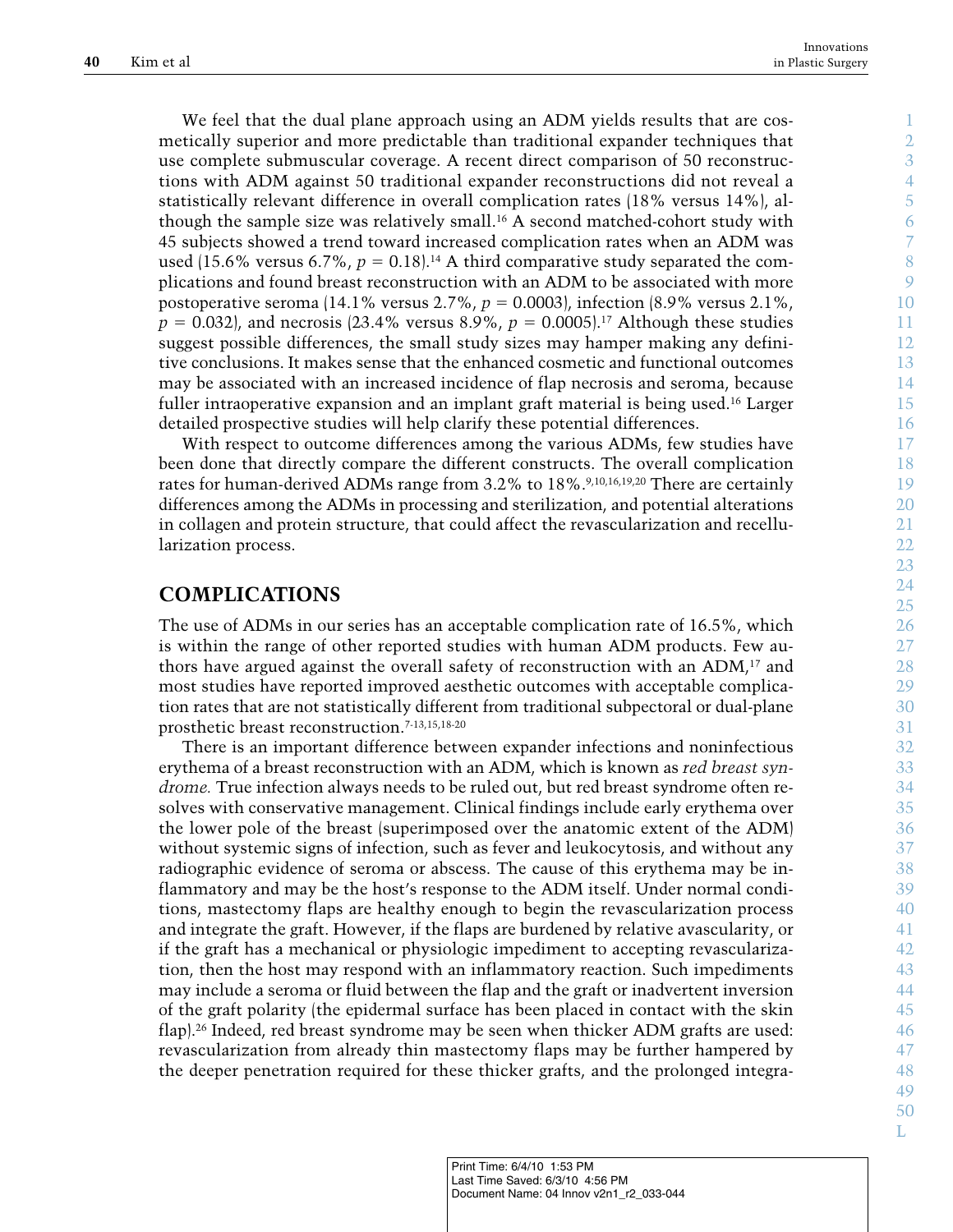tion attempts may stimulate an inflammatory response. Clearly, further studies are needed to evaluate the role of graft composition on revascularization potential (and concomitant host response). A more chronic inflammatory process can be seen when there is an inversion or when granulomas form around folded acellular dermis (Fig. 8). 25,26

The effects of radiation and tissue expander reconstruction merit discussion. In our series, the overall incidence of complications after radiation therapy was 30.8%, compared with 13.7% when radiation therapy was not provided  $(p = 0.0749)^{20}$  Despite this higher complication rate, we think that tissue expander reconstruction with an ADM seems to resist radiation effects better than tissue expander reconstructions without an ADM (Fig. 9). Contracture amelioration may result from some barrier effect of the ADM, perhaps in combination with a stretch effect from the rapid and early expansion. Future studies will help confirm this phenomenon and explain the underlying physiologic processes.



**FIG. 8** A hematoxylin and eosin stain of a new breast mass reveals chronic inflammation, dense fibroconnective tissue *(asterisk)* that is consistent with the ADM, and diffuse foreign body giant cell reaction *(arrow).*



**FIG. 9** This patient received bilateral tissue expander reconstruction with prehydrated ADM and subsequently underwent radiation therapy. Notice the robust volume and reasonable degree of symmetry in the shape of the irradiated left breast compared with the right.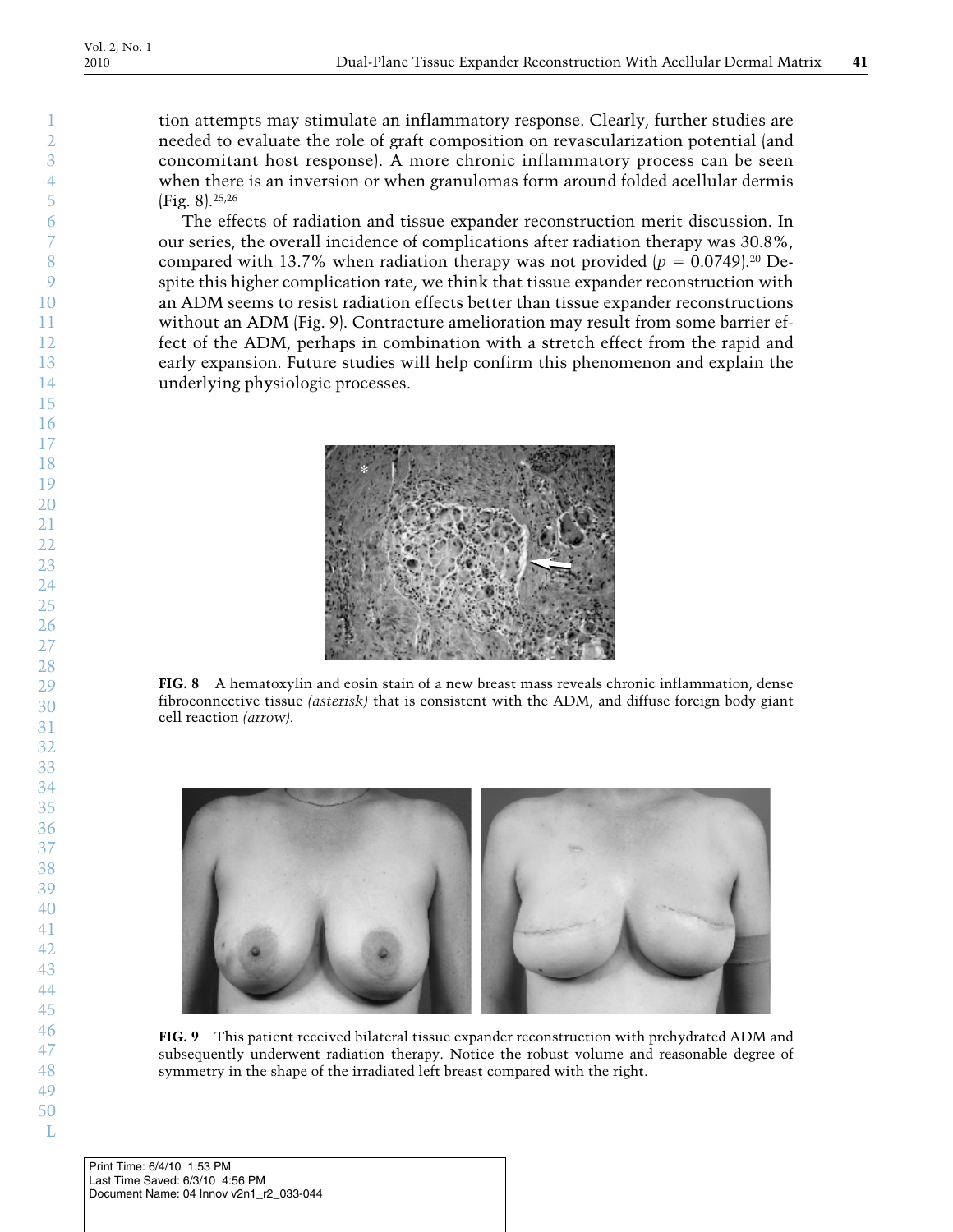# **PATIENT EXAMPLES**



**FIG. 10**

This 35-year-old woman underwent bilateral mastectomies followed by two-stage bilateral breast reconstruction with an ADM. She is shown preoperatively and at months postoperatively.





This 36-year-old woman underwent bilateral mastectomies and requested a larger final breast size. She subsequently received two-stage bilateral breast reconstruction with an ADM. She is shown preoperatively and after expander placement.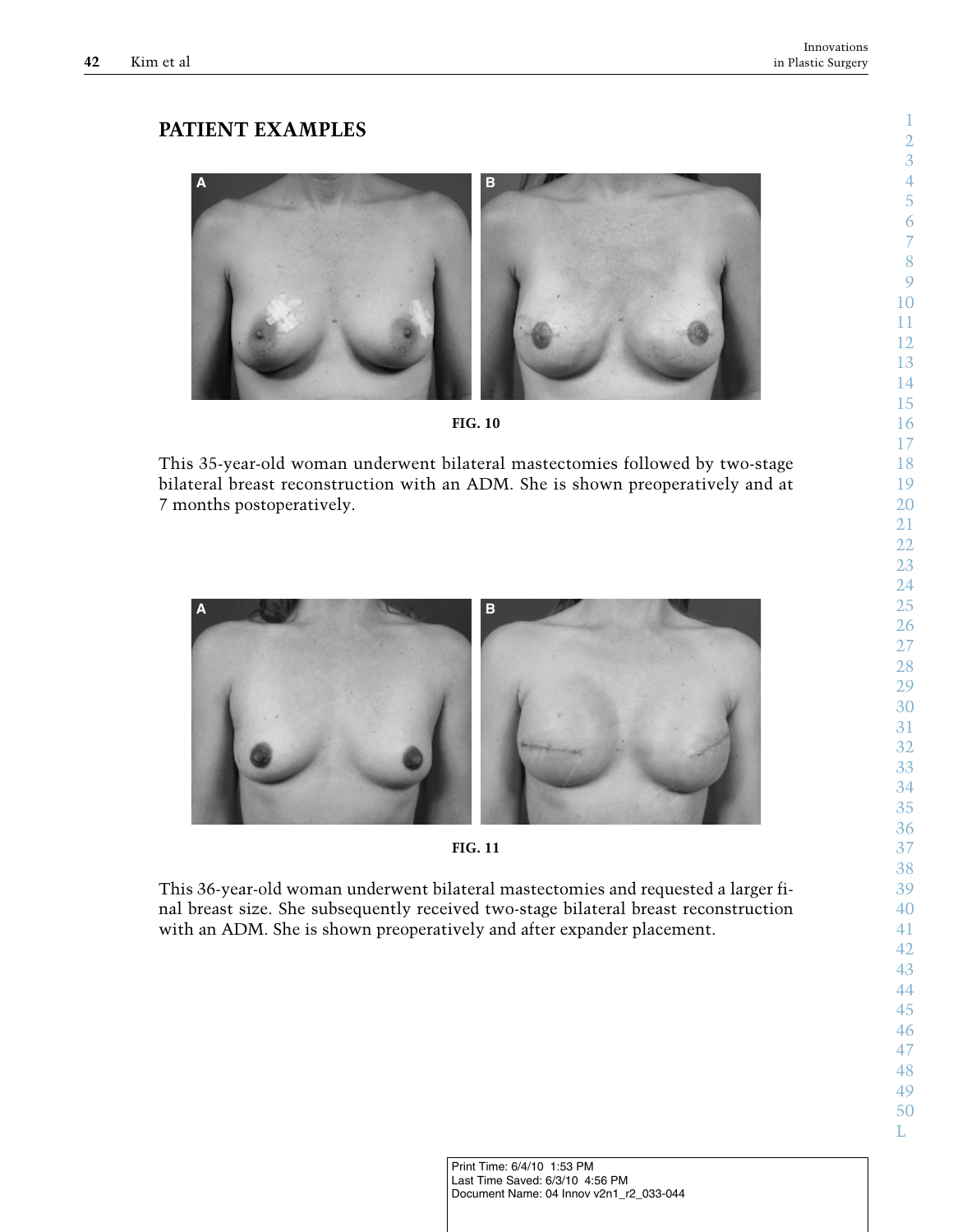## **CONCLUSION**

Tissue expander reconstruction using the dual plane technique with an ADM is rapidly gaining popularity. The added control in shaping the expander pocket and the increased ability to fill the expander at the time of the mastectomy, limited only by the skin, offers a clear improvement over traditional breast reconstruction with a tissue expander. The key technical point involves releasing the pectoralis muscle from its inframammary attachments and redefining the lower pole with acellular dermis. The result is a more consistent ability to use larger fill volumes intraoperatively and achieve a more aesthetically enhanced shape and appearance. This technique produces less tension on the lower mastectomy skin flaps, better definition of the lateral mammary fold and IMF, compartmentalization of the tissue expander with better support, stabilization of the pectoralis muscle without the risk of retraction, improved coverage in the lower pole, and better projection of the lower pole, leading to a more natural-appearing breast mound. The complication profiles appear to be similar to traditional tissue expander breast reconstruction, although there may be a higher trend toward seroma, infection, mastectomy flap necrosis, and inflammation. Further longitudinal studies will clarify these issues. The introduction of ADMs to expander/implant breast reconstruction adds a component of control to the reconstruction and has provided a quantum improvement in our ability to obtain consistent favorable results with implant reconstruction.

#### REFERENCES

- 1. Butler CE, Langstein HN, Kronowitz SJ. Pelvic, abdominal, and chest wall reconstruction with AlloDerm in patients at increased risk for mesh-related complications. Plast Reconstr Surg 116:1263-1275, 2005.
- 2. Bellows CF, Albo D, Berger DH, et al. Abdominal wall repair using human acellular dermis. Am J Surg 194:192-198, 2007.
- 3. Buinewicz B, Rosen B. Acellular cadaveric dermis (AlloDerm): a new alternative for abdominal hernia repair. Ann Plast Surg 52:188-194, 2004.
- 4. Kim JY, Buck DW II, Kloeters O, et al. Reconstruction of a recurrent first dorsal web space defect using acellular dermis. Hand (NY) 2:240-244, 2007.
- 5. Kim JY, Bullocks JM, Basu CB, et al. Dermal composite flaps reconstructed from acellular dermis: a novel method of neourethral reconstruction. Plast Reconstr Surg 115:96e-100e, 2005.
- 6. Chaplin JM, Costantino PD, Wolpoe ME, et al. Use of acellular dermal allograft for dural replacement: an experimental study. Neurosurgery 45:320-327, 1999.
- 7. Breuing KH, Warren SM. Immediate bilateral breast reconstruction with implants and Allo-Derm slings. Ann Plast Surg 55:232, 2005.
- 8. Gamboa-Bobadilla GM. Implant breast reconstruction using acellular dermal matrix. Ann Plast Surg 56:22-25, 2006.
- 9. Spear SL, Parikh PM, Reisin E, et al. Acellular dermis-assisted breast reconstruction. Aesth Plast Surg 32:418-425, 2008.
- 10. Salzberg CA. Nonexpansive immediate breast reconstruction using human acellular tissue matrix graft (AlloDerm). Ann Plast Surg 57:1-5, 2005.
- 11. Zienowicz RJ, Karacaoglu E. Implant-based breast reconstruction with allograft. Plast Reconstr Surg 120:373-381, 2007.
- 12. Topol BM, Dalton EF, Ponn T, et al. Immediate single-stage breast reconstruction using implants and human acellular dermal tissue matrix with adjustment of the lower pole of the breast to reduce unwanted lift. Ann Plast Surg 61:494-499, 2008.
- 13. Bindingnavele V, Gaon M, Ota KS, et al. Use of acellular cadaveric dermis and tissue expansion in postmastectomy breast reconstruction. J Plast Reconstr Aesthet Surg 60:1214-1218, 2007.
- 14. Preminger BA, McCarthy CM, Hu QY, et al. The influence of AlloDerm on expander dynamics and complications in the setting of immediate tissue expander/implant reconstruction: a matched-cohort study. Ann Plast Surg 60:510-513, 2008.
- 49 50 L